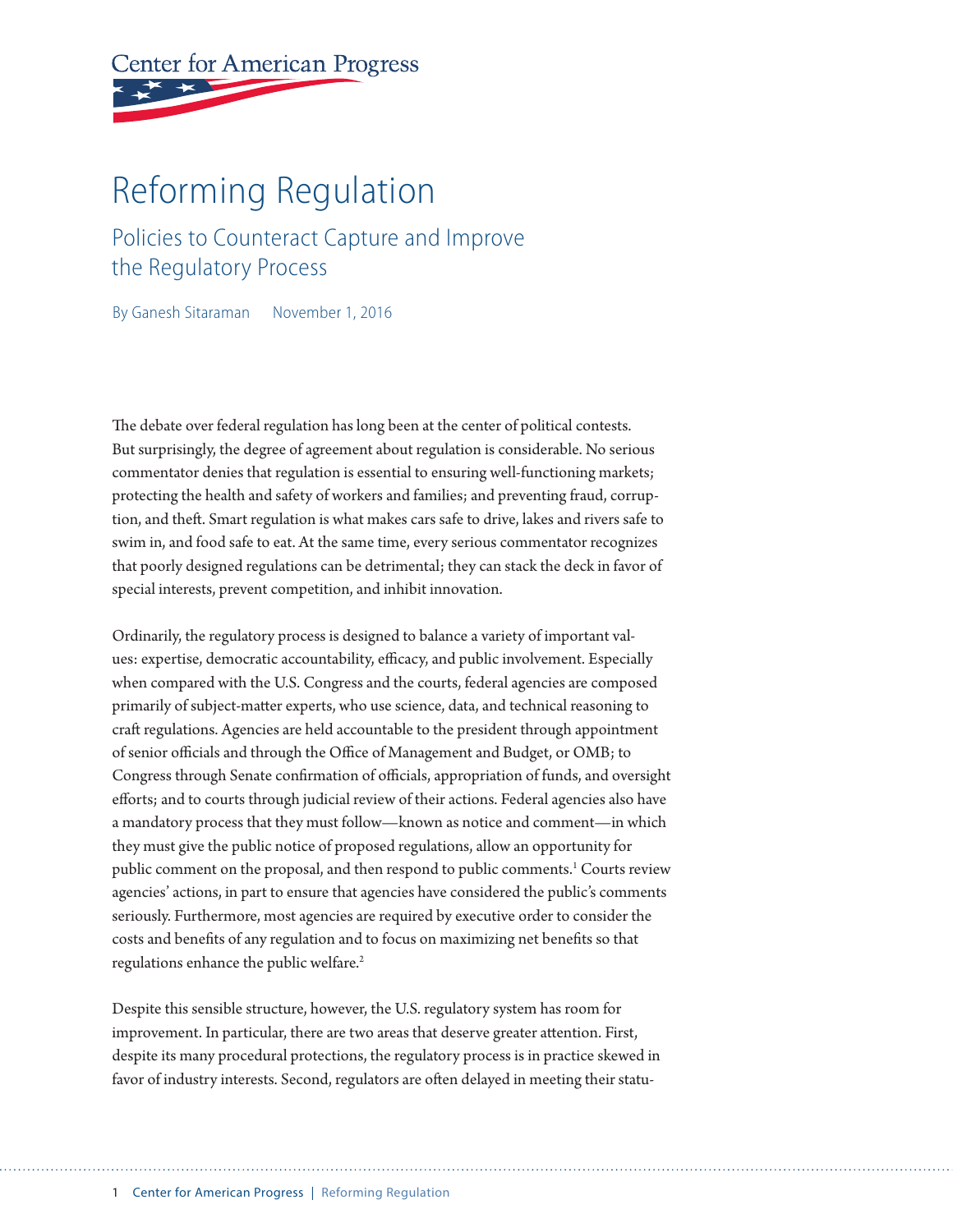tory obligations. Improving the regulatory process will require strategies to reduce delays and inaction and to counteract what is termed regulatory capture—when regulation is skewed toward regulated industry to the detriment of the public interest.

### Regulatory capture

One of the central challenges for regulation today is that the regulatory process is too often tilted in favor of special interests. This does not mean that regulations in the public interest are never possible but only that when looked at in the aggregate, the system leans in a direction that tends to help powerful special interests rather than the public interest. Political scientists and legal scholars call this problem capture*.* Regulatory capture exists when regulation is consistently directed toward the interests of regulated industry and away from the public interest.<sup>3</sup> Capture is not necessarily as crass and direct as bribery. Nor does it necessarily operate through political campaign finance channels, such as industry influence over congressional committees that oversee agencies.

Regulatory capture today is far less overt. Scholars and commentators have identified a number of sources of capture:

- **Revolving-door capture** exists when regulators come from or depart to regulated industry. These regulators might be more likely to support industry interests over the public interest either because they seek out a job within industry after government service or because their experiences in industry color their views—meaning that they are less likely to see the other side of arguments.
- **Cultural capture** extends even to those individuals who are not coming from or going to industry. People often adopt the views of those with whom they interact frequently—their social networks, friends, colleagues, and others similar to them. This is the familiar idea of groupthink or social conformism. Regulators can suffer from this same bias.4
- **Informational capture** exists when most of the people from whom regulators receive information have the same perspective. For example, if regulators only hear from industry, they will naturally be more likely to believe industry, even if there are other arguments. The marketplace of ideas does not work if there is only one set of ideas in circulation. Regulation is particularly susceptible to informational capture in technically complex sectors, in which industry holds most of the information about the practices and processes to be regulated.<sup>5</sup> In such cases, regulators often acquire much of their information from regulated industry, creating an outsized opportunity for industry to skew regulators' perspectives in their favor.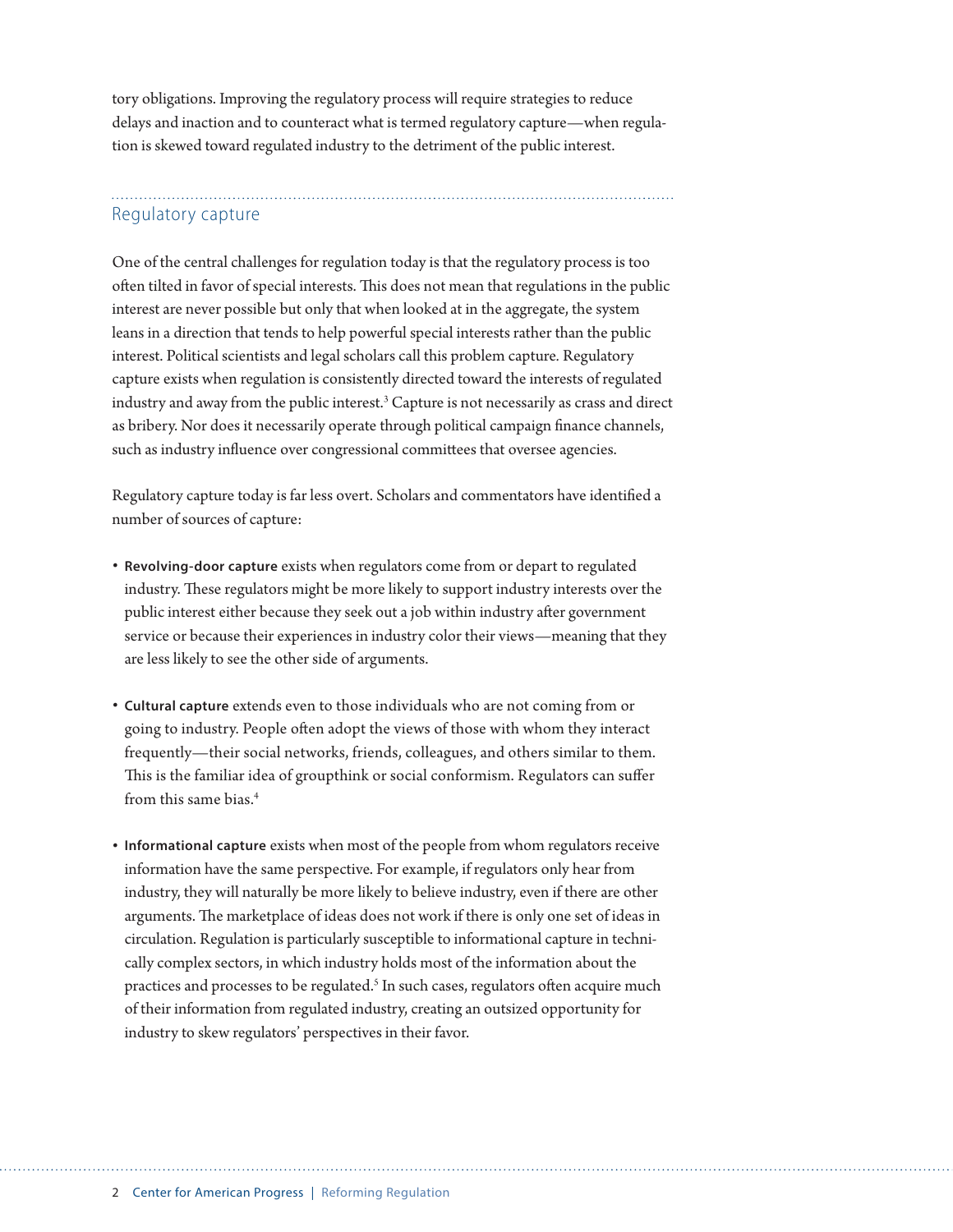These forms of capture are not just theoretical. Some examples of revolving-door and cultural capture are well-known in the political arena. Take the extraordinary revolving door between the banking industry and top economic policy jobs in the government. As Sen. Elizabeth Warren (D-MA) has pointed out on numerous occasions, three of the past four secretaries of the U.S. Department of the Treasury under Democratic administrations were affiliated with the financial services giant Citigroup either before or after their time in government, and the fourth declined a top job at Citigroup—and those are just connections to a single firm.<sup>6</sup>

Empirical studies confirm that the regulatory process itself is also skewed in favor of special interest groups. Start with the notice and comment process: In a study of 30 rules and nearly 1,700 comments during the period from 1994 to 2001, political scientists found that business interests submitted more than 57 percent of the comments, compared with 6 percent from public interest groups.7 The study's analysis showed that while business commenters have influence over the substance of final rules, nonbusiness commenters do not. Further, the more business commenters there are, the greater their influence. Another study looked at the Environmental Protection Agency's, or EPA's, rulemakings on air toxics emission standards for more than 100 industries. It found that industry provided 81 percent of comments, compared with 4 percent from public interest groups.<sup>8</sup> Business commenters also have more meetings with regulators than public interest groups do. A study of rulemaking on the Dodd-Frank Wall Street Reform and Consumer Protection Act's Volcker Rule found that regulators met with financial institutions 351 times, trade associations 33 times, and law firms representing industry interests 35 times—amounting to 93.1 percent of all meetings with regulators. Public interest groups had 19 meetings, and other reform-oriented people had 12 meetings with regulators—accounting for 6.9 percent of meetings.<sup>9</sup> When the public does engage in rulemaking, more often than not, its comments come in form letters rather than technically sophisticated comments on the proposed rule. The Volcker Rule study found that of the 8,000 comments received, 91 percent were form letters.<sup>10</sup>

Industry influence also occurs even before a regulatory proposal is unveiled and often informs the process during which a proposed rule is first written. Studies have shown that ex parte contacts between agencies and industry groups shape agencies' pre-proposal agendas.11 In the Volcker Rule context, for example, powerful financial institutions JPMorgan Chase & Co., Goldman Sachs, and Morgan Stanley met with federal agencies 27 times, 22 times, and 19 times, respectively—all prior to the rule even being proposed.12 Similarly, a study of the EPA's rulemakings on air toxics found that industry had an average of 84 communications with the EPA before each rule was proposed, compared with an average of 0.7 communications with public interest groups.<sup>13</sup>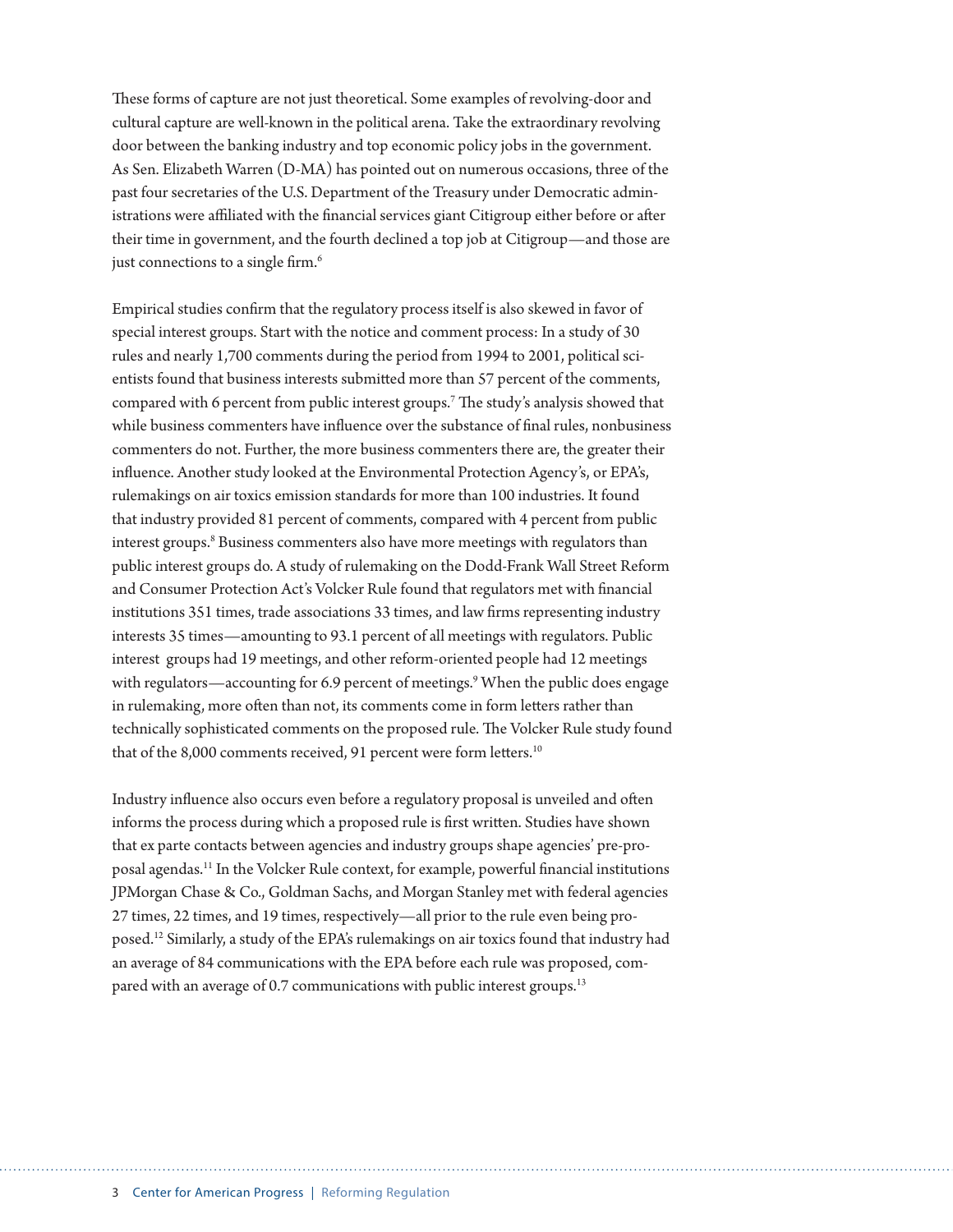Once any significant rule gets through an executive branch agency—as opposed to an independent agency—it goes to the Office of Management and Budget. There, the Office of Information and Regulatory Affairs, or OIRA, assesses the rule, including addressing any interagency concerns. OIRA review is another opportunity for industry influence. One study of 6,194 separate OIRA reviews of regulatory proposals and final rules between 2001 and 2011 showed that OIRA officials met 1,080 times with a total of 5,759 participants, and 65 percent of those participants represented industry.<sup>14</sup> In an important recent study of more than 1,500 regulations, political scientists have shown that lobbying during OIRA review is associated with change in regulations. When only business groups lobby, rule changes are more likely; this is not the case when public interest groups lobby.<sup>15</sup>

# Regulatory delay and inaction

A second problem is that agencies frequently miss congressionally mandated deadlines to promulgate regulations. Delays and inaction mean that the public goes unprotected—even though Congress has passed laws requiring agency action. Six years after Dodd-Frank was passed into law, agencies had still not finalized 30 percent of the mandated rules to safeguard the financial system.<sup>16</sup> Deadlines have come and gone under the Affordable Care Act as well.<sup>17</sup> One of the more notable delays is related to coal ash regulation. In 2008, a ruptured dam in Kingston, Tennessee, flooded surrounding areas with coal ash sludge, coating hundreds of acres, inundating homes, and polluting water. In response, the EPA resolved to issue regulations on the hazardous material. But five years later, the regulations were still not finalized, even as another coal ash spill in North Carolina coated the Dan River with sludge for 70 miles.<sup>18</sup> The Occupational Safety and Health Administration takes an average of 12.5 years to complete economically significant rules—rules that have a \$100 million impact on the economy. What is more, one rule dealing with unsafe exposure to silica dust took 19 years to finalize.19

These are not isolated examples. One study of 159 public health and safety regulations with statutory deadlines found that 78 percent were delayed.<sup>20</sup> Another study of 1,400 regulatory deadlines between 1995 and 2014 showed that agencies failed to meet their target issuance date 50 percent of the time. $21$  In a comprehensive study of regulations over a 20-year period, the consumer rights advocacy group Public Citizen calculated the average time for an economically significant regulation to be finalized. According to the study, rules issued in 2015 took an average of 3.4 years to complete; so far in 2016, the average has been 3.8 years. This means that most regulations take a full presidential term from start to finish—and the averages are only increasing over time.<sup>22</sup>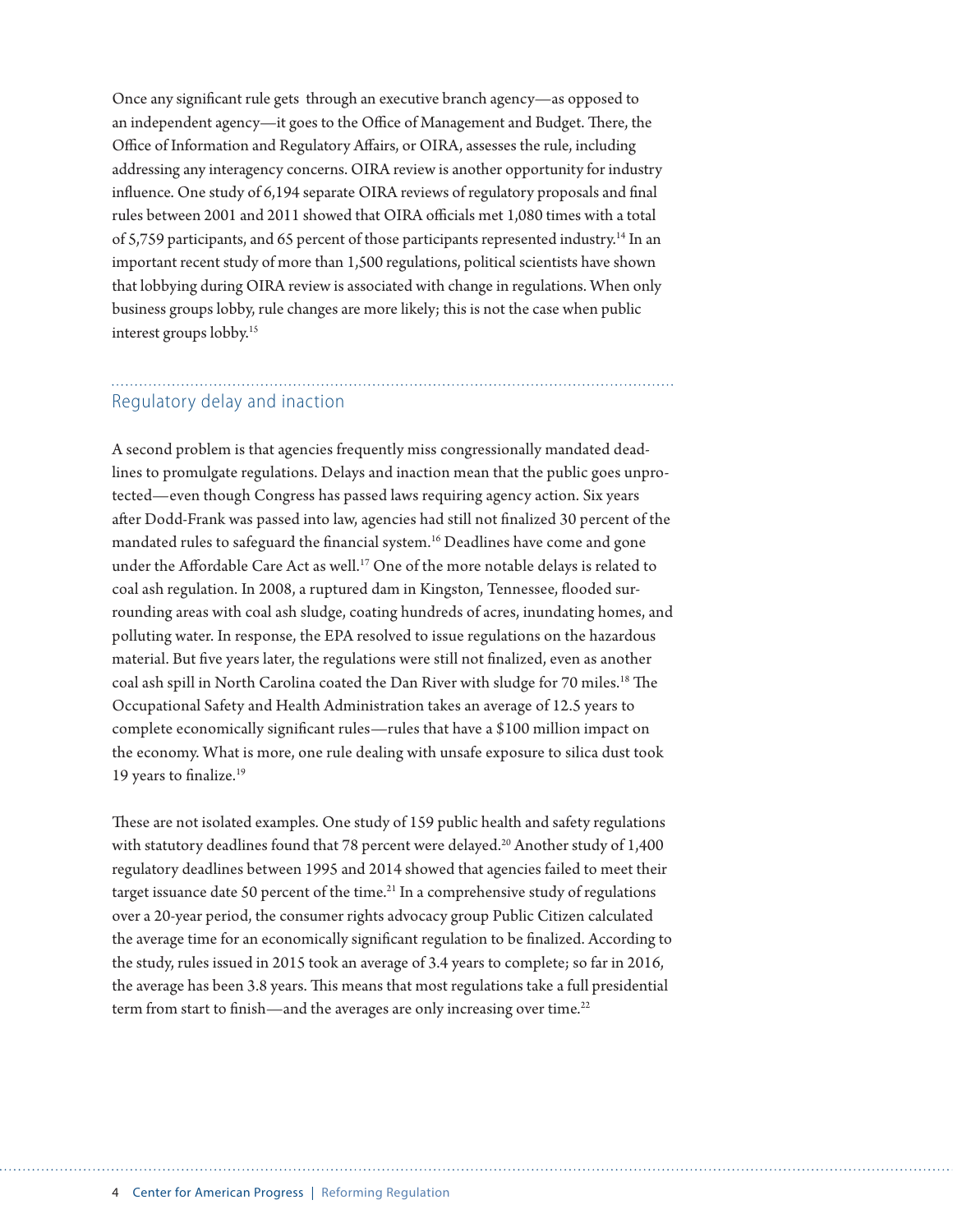The sources of regulatory delays and inaction are varied. The law requires that agencies follow a number of extensive procedures—from notice and comment periods to consideration of the rules' regulatory, paperwork, small business, and federalism impacts to review by OIRA.23 In addition, delays and inaction can be a function of fierce lobbying from industry groups and political gamesmanship, particularly in multimember commissions that are divided along partisan lines. Regardless of the cause, regulatory delay and inaction means that agencies are not complying with their legal obligations, and consequently, the public is not protected.

## Counteracting capture and improving the regulatory process

Given the problems of regulatory capture, delay, and inaction, there is a need for a regulatory reform agenda that is designed to counteract industry capture and improve the regulatory process. Reforms fit into three categories: increasing the voice of the people; facilitating agency action; and fostering effective, faithful agencies.

#### Increasing the voice of the people

The first way to improve the regulatory process is to level the playing field between special interests and the general public by increasing the voice of the people. Public advocates, an amicus brief system for agencies, and preproposal consultation can all help ensure balance in regulatory decision-making.

#### *Create and empower existing public advocates*

Given that industry groups often participate more in developing regulatory proposals and commenting on proposed rules, there needs to be a countervailing voice representing the public interest with technical sophistication. Some scholars have analogized this model to the public defender in the courts—a sort of "regulatory public defender" to ensure representation for the public interest.24 This model has already been adopted in a variety of settings. Texas has the Office of Public Insurance Counsel, and the Internal Revenue Service has a taxpayer advocate, both of which act as ombudsmen tasked with advocating for members of the public. California has a Public Participation Plan, through which public interest groups get reimbursed for helpful participation in regulatory proceedings.<sup>25</sup> States, cities, and some federal agencies also have ombudsmen or public advocates that serve these purposes. In each case, the goal is to ensure that there is a voice representing the public in the regulatory process.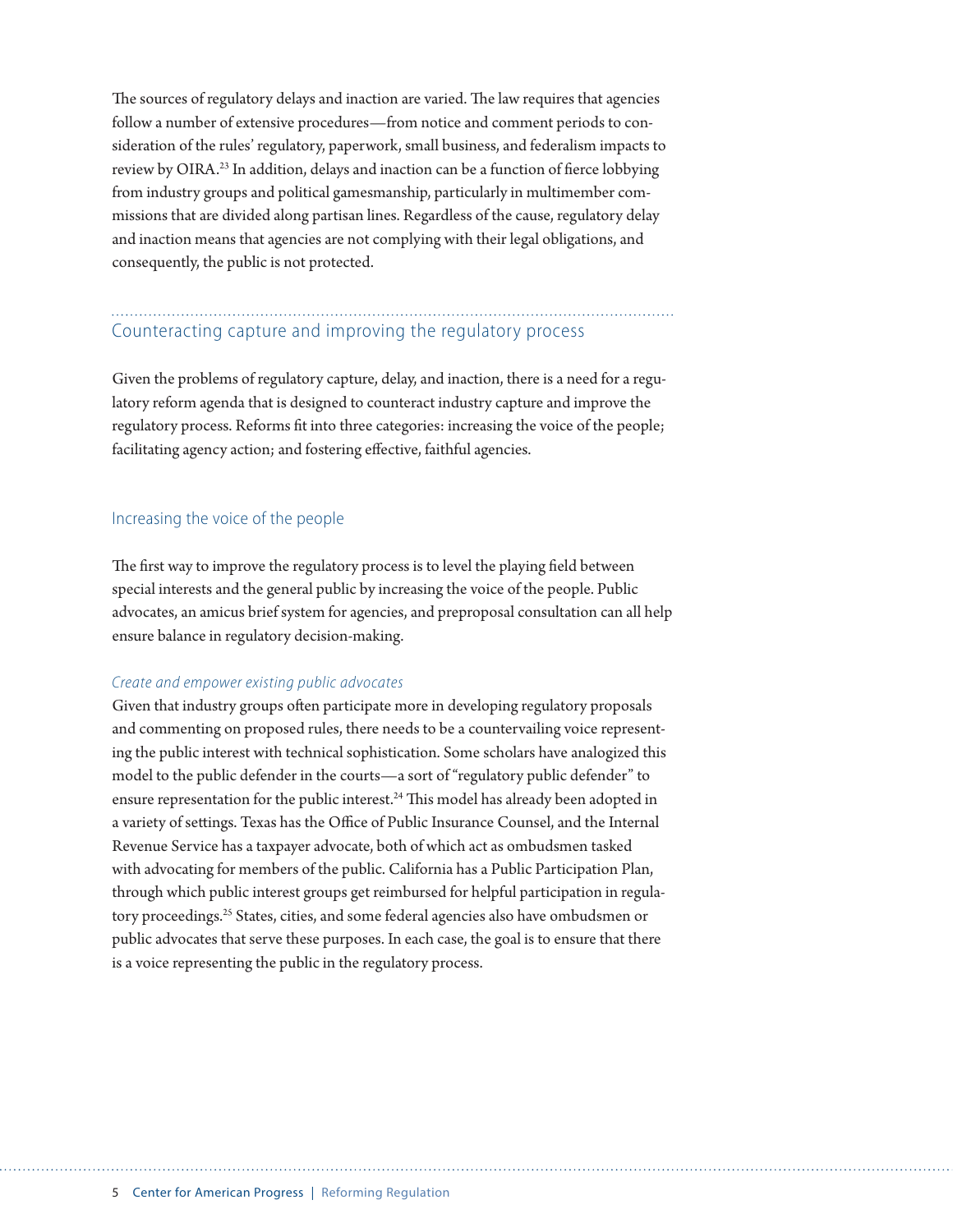Congress could create a standing public advocate position, rooted either in the Executive Office of the President or within each federal agency, tasked with the mission of assessing and commenting on regulations from a public interest position. The public advocate could be empowered to participate either in all regulatory proceedings or only in regulatory proceedings in which public interest groups have not participated or where participation is skewed significantly in favor of industry.

In some sectors, there are already existing public advocate offices that could be further empowered. The U.S. Securities and Exchange Commission, for example, has the Office of the Investor Advocate.<sup>26</sup> In other sectors, although the law mandates the creation of a public advocate, the agency has failed to fulfill its duty to create the position. For example, the Federal Energy Regulatory Commission, or FERC, has been required by statute to create an Office of Public Participation since 1978, with the goal of assisting the public with participation in FERC's often complex regulatory proceedings on the electric industry. However, the commission has yet to create this position.<sup>27</sup>

#### *Encourage the use of an amicus agency*

When the U.S. Supreme Court faces an issue that neither party in a case is arguing, it will appoint a lawyer as a "friend of the court" to argue the orphaned position.<sup>28</sup> The friend—or amicus—takes on the position that no other party has assumed and is obligated to advocate robustly for that position.

By executive order, the president could require or strongly advise that agencies request public interest groups or advocates to serve as an amicus agency, or friend of the agency, to take the public interest position in rulemakings in which public interest participation is limited or nonexistent. Where agencies already have a public advocate, the advocate could be charged with playing this role or with identifying an amicus agency. Currently, Executive Order 13,563 requires agencies to ensure there is a meaningful opportunity for public participation and to seek the views of those who would likely be affected. But it does not encourage or require agencies to request participation in cases where the public interest might not have an advocate.<sup>29</sup>

Even without an executive order, the agencies themselves could request participation in the comment process from public interest groups or advocates. To encourage this practice, the president and senators could ask agency nominees to commit to seeking out sophisticated public advocates in rulemakings in which industry is likely to dominate due to the technical nature of the subject or the low public salience of the topic.

The amicus agency's role would fit into the regulatory process without any revisions to that process. The amicus would participate in the notice and comment process during the ordinary comment period, and the agency would evaluate these comments as they would any other comment. Courts, in turn, would consider these comments as they would any other comment during arbitrary and capricious review.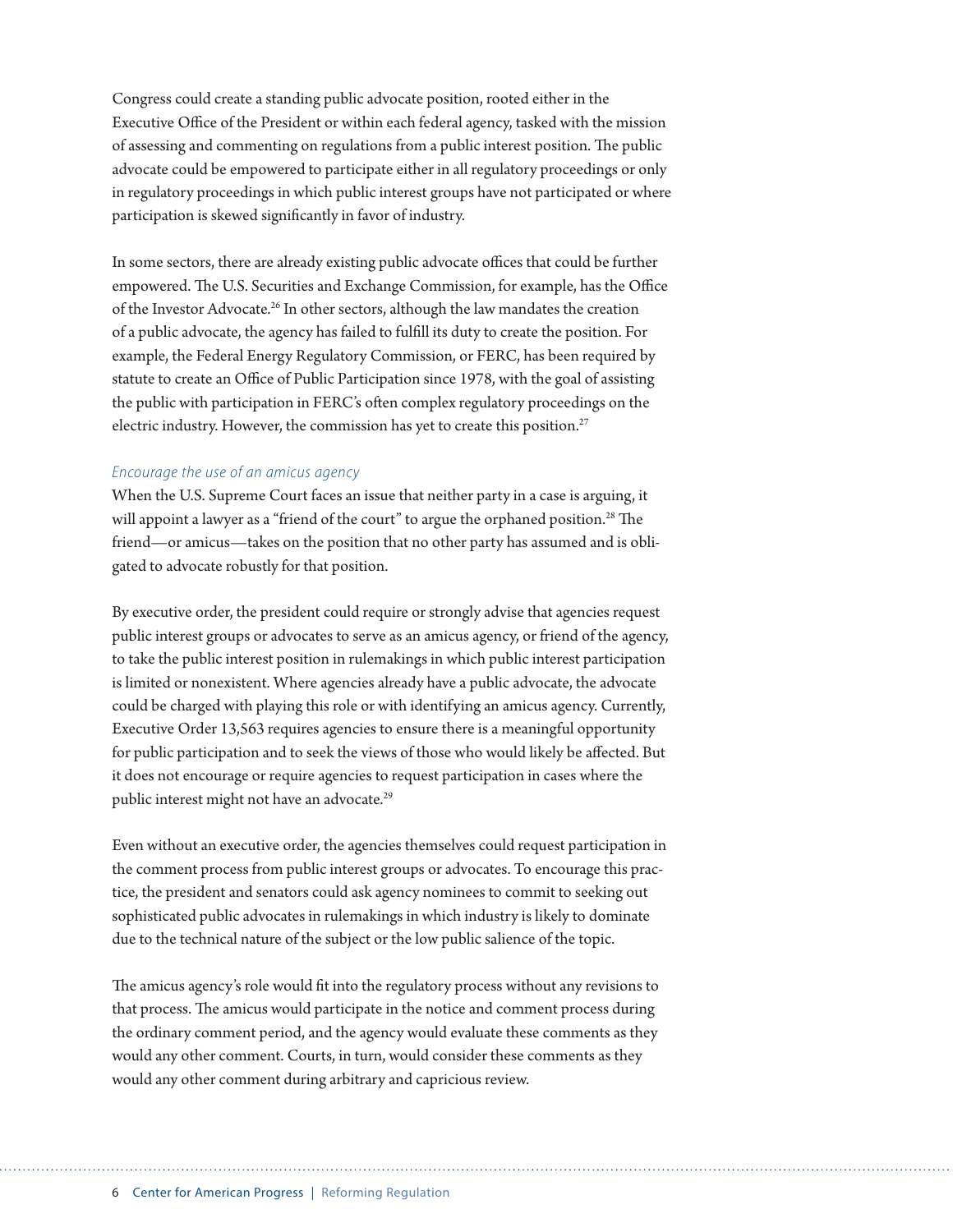#### *Engage the public in preproposal consultation*

If agencies only engage regulated businesses, trade associations, and organized interest groups when developing an initial regulatory proposal, the proposal is likely to be based on incomplete information. It may not account for differences between large and small businesses, different views between trade association leaders and their members, or the real-world experiences of ordinary people. While some of these defects can be addressed in the notice and comment process, a better approach would be to engage the public prior to drafting the proposed regulation.

Some agencies already do this with great success. In 2013, for example, the Consumer Financial Protection Bureau, or CFPB, issued a request for information in the Federal Register that asked members of the public—including colleges and universities, lenders, students, and families—to give their views on a variety of questions related to student loan repayment.<sup>30</sup> The CFPB received 28,000 comments and published them online in a searchable database.<sup>31</sup> The agency has even accepted comments via YouTube.<sup>32</sup>

The president could issue a presidential memorandum or executive order encouraging agencies to engage the public in these kinds of preproposal forms of consultation in order to expand the input on the development of a regulatory proposal. Alternatively, entrepreneurial agencies could also take this initiative on their own.

#### Facilitating agency action

Agencies that fail to act defy the will—and laws—of Congress. Agency inaction has many causes, but facilitating the adoption of best practices around the country, increasing transparency around compliance and enforcement, and adopting fail-safes that operate even in the absence of regulatory action can all help facilitate agency action.

#### *A learning-from-states executive order*

Executive Order 13,132 currently requires agencies to consider federalism and the role and authority of the states when making regulations.<sup>33</sup> One of the most important benefits of a federal system is that the national government can learn from actions taking place in the states. States are famously deemed "laboratories of democracy."34 In some cases, federal agencies issue regulations that set a regulatory floor and allow states to go above and beyond the federal standard to protect the public interest. A revision to the federalism executive order could help spread best practices from the states to the nation. When enough states—a plurality, majority, or supermajority—have adopted a policy that is above the federal regulatory floor, the federal agency could be required to consider whether the higher standard should be adopted nationally. The agency would not be required to adopt the higher standard, as there might be good reasons to preserve diversity among the states. But with many states all trending in the same direction, the agency should at least consider increasing the federal standard to align with the best practices of the states.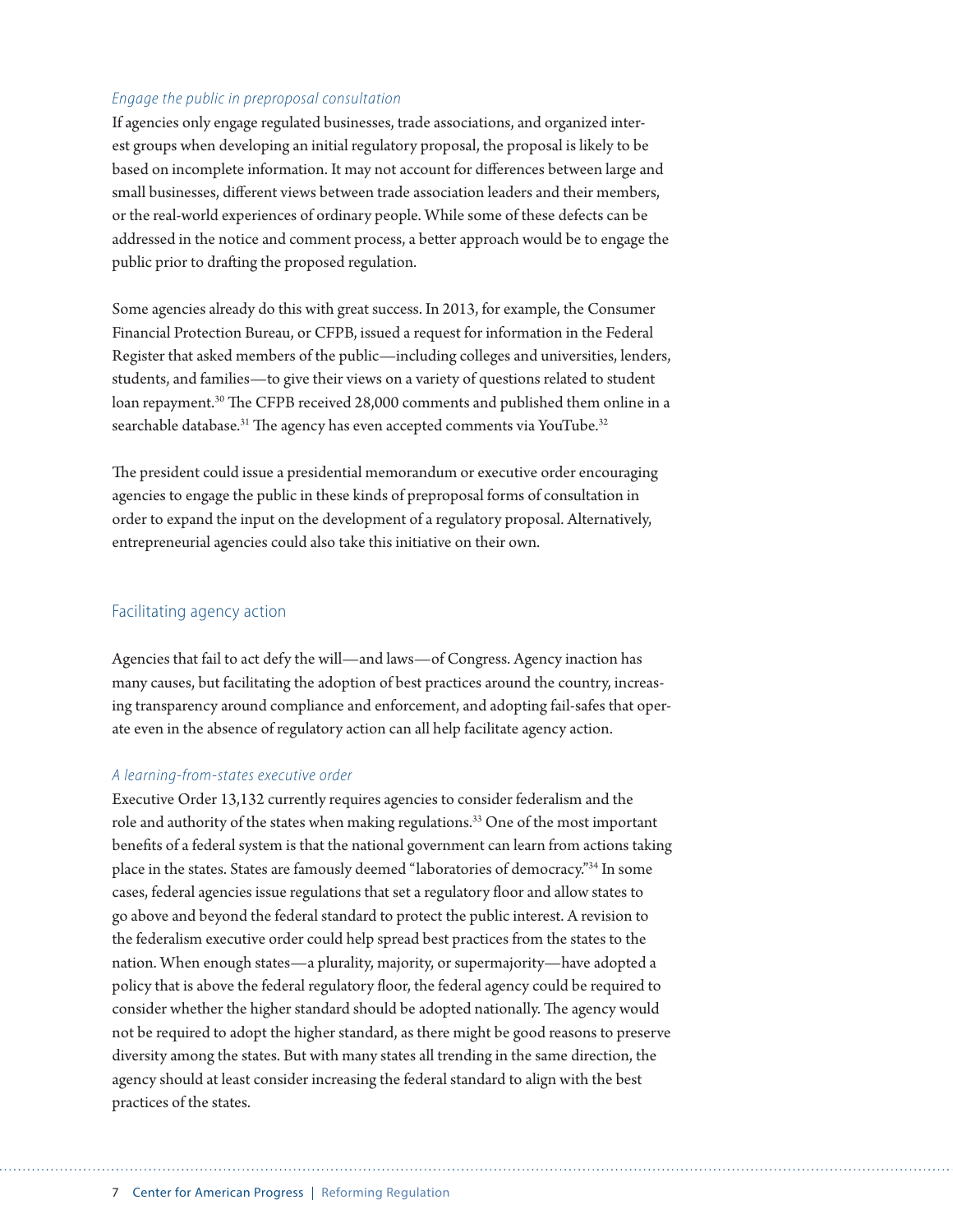A recent example of this phenomenon are the standards to gain certification for using harmful and restricted pesticides. The existing rules for commercial applicators of restricted pesticides do not require any certification based on the method of application, such as aerial application, soil fumigation, and nonsoil fumigation. They only require certification for certain types of pest control. However, states have recognized that there are serious risks depending on the method of applying pesticides and have required certification for people using these methods in order to protect public health and safety. Sixteen states require certification for commercial soil fumigation, 32 states require certification for aerial application, and 41 states require certification for nonsoil fumigation.35 The EPA, learning from these states and in cooperation and communication with the states, has proposed method-specific certification for restricted pesticides. While the EPA's proposal is narrow—it involves setting basic certification standards, not substantive standards—it illustrates the broader principle. Federalism is a valuable policy not simply because it enables local diversity but also because it encourages the federal government to learn from the states before acting.

#### *A regulatory compliance and enforcement executive order*

It is simply not enough to make rules; there must also be compliance with and enforcement of rules.36 Agencies have a wide range of options for encouraging compliance, from periodic inspections to monetary fines and from deferred and nonprosecution agreements to criminal prosecution. In 2011, President Barack Obama's administration issued an important presidential memorandum asking agencies to develop plans for making information on regulatory compliance and enforcement activities public. The memo also tasked the chief information officer and chief technology officer with helping agencies make this information available online.37 Some agencies have developed extensive websites with this information.<sup>38</sup>

A new executive order could build on the important steps the Obama administration has taken. First, the executive order should require each agency to submit its past year's compliance and enforcement activities alongside its regulatory plan for the coming year.<sup>39</sup> This reporting requirement would help assist executive branch agencies as they engage in retrospective reviews of regulations.<sup>40</sup> It would allow the president and the general public to understand agencies' compliance and enforcement priorities and ensure that the laws are being enforced. And it would help Congress and the public consider where new regulatory or enforcement tools might be necessary. Second, the executive order should create a compliance and enforcement cross-agency working group that would issue a report outlining agency best practices and identifying challenges to compliance and enforcement that can be redressed through executive or congressional action.

#### *Statutory fail-safes*

Regulatory delays and inaction are often in the interest of industry. If industry can delay agency action, it prevents itself from being regulated—even though Congress has passed laws trying to protect people and regulate the industry. One answer to this problem is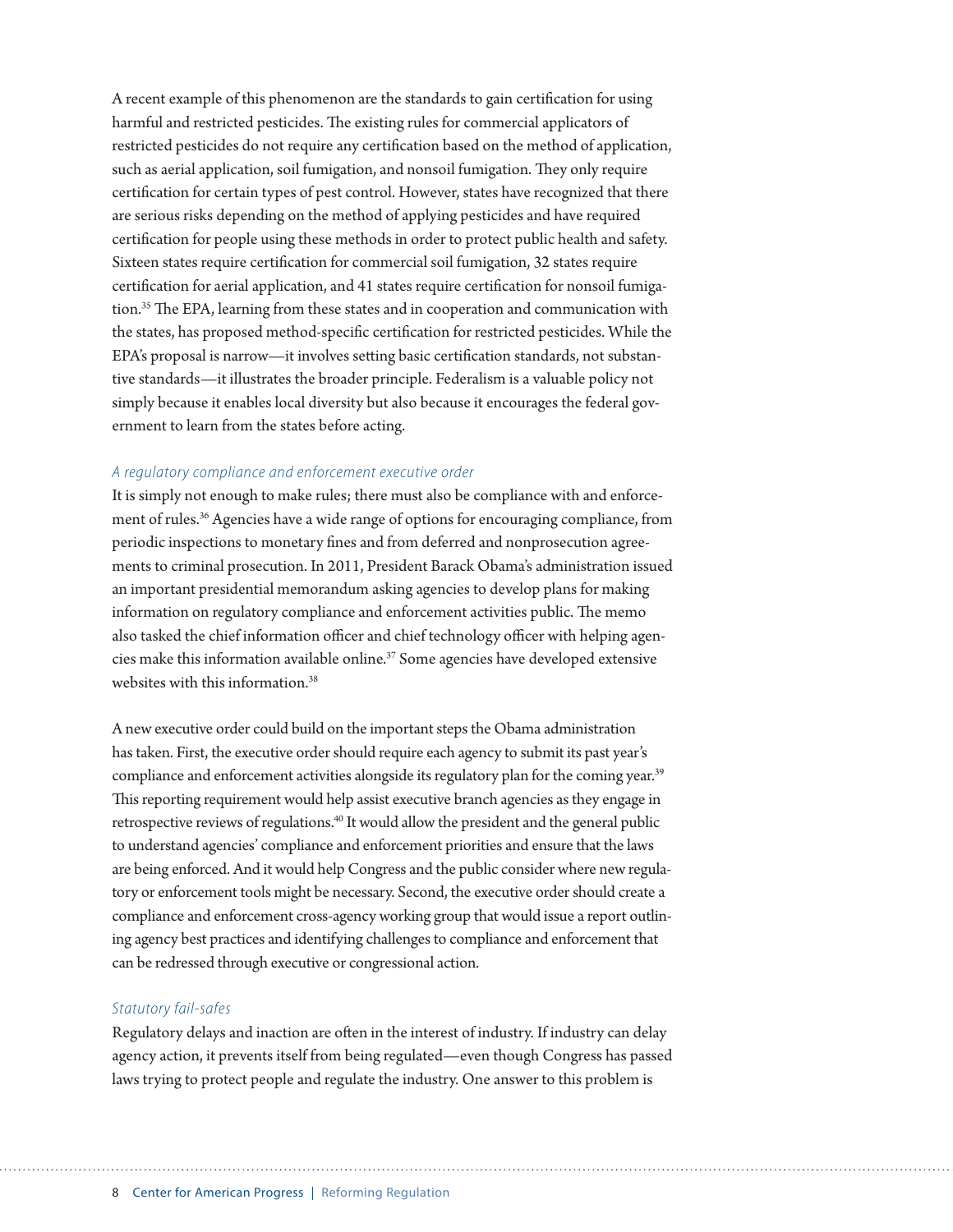for Congress to use statutory fail-safes in their legislation. A statute would empower the agency to promulgate regulations by a certain date. But it would also specify that if the agency has not promulgated regulations by that date, then statutorily specified restrictions immediately take effect. Because Congress would draft the fail-safe instead of the agency, it would likely be simpler and more restrictive; agency regulations are better able to address complexity within industry because the agency has greater expertise. And because the fail-safe would be simple, restrictive, and immediately effective, it would force industry to compromise on workable regulations, rather than delaying rules in the hopes of getting something more permissive.

Statutory fail-safes are not unheard of. The Hazardous and Solid Waste Amendments, or HSWA, to the Resource Conservation and Recovery Act of 1976 included a fail-safe. The HSWA required the EPA to promulgate regulations for waste disposal on land. But if the EPA had failed to meet its statutory deadline to issue the regulations, then any waste disposal would be banned altogether.<sup>41</sup> The threat of a total ban pushed the waste management industry to cooperate with the EPA, reversed the incentive for industry to litigate the rules, and guaranteed that regulations were issued on time. It also provided nonindustry groups with greater bargaining power.<sup>42</sup> The Clean Air Act, or CAA, also has a statutory fail-safe. The CAA requires the EPA to issue regulations for categories of air toxics that meet the standard of maximum achievable control technology, or MACT. But if the EPA fails to issue these standards on time, then the CAA mandates that pollution sources get permits and meet a case-by-case MACT standard.<sup>43</sup>

#### Fostering effective, faithful agencies

Agency effectiveness rests partly on having personnel who seek to advance the public good rather than private interests and budgets that are sufficient to undertake their tasks. Ensuring that agency personnel come from diverse backgrounds, reducing revolvingdoor conflicts of interest, and issuing a "true effectiveness" budget can all help foster effective, faithful agencies.

#### *Ensure diverse backgrounds in agency appointees*

The problem of cultural capture—and, in particular, capture based on so-called groupthink and the revolving door—can be mitigated by appointing a diverse set of regulators. The president and senators should therefore ensure that they appoint and confirm regulators who have diverse professional experiences and backgrounds. If all regulators come from a single industry or firm or are all economists or lawyers, they will bring a set of biases to their work.<sup>44</sup> Regulators should instead be drawn from a variety of backgrounds—from industry, public interest groups, governments, and academia. They should also bring a variety of methodologies: legal, financial, economic, scientific, and even psychological and anthropological backgrounds might be relevant depending on the agency. Presidents have great flexibility in who they choose as political appointees, and they can use this flexibility to reduce the risk of cultural capture.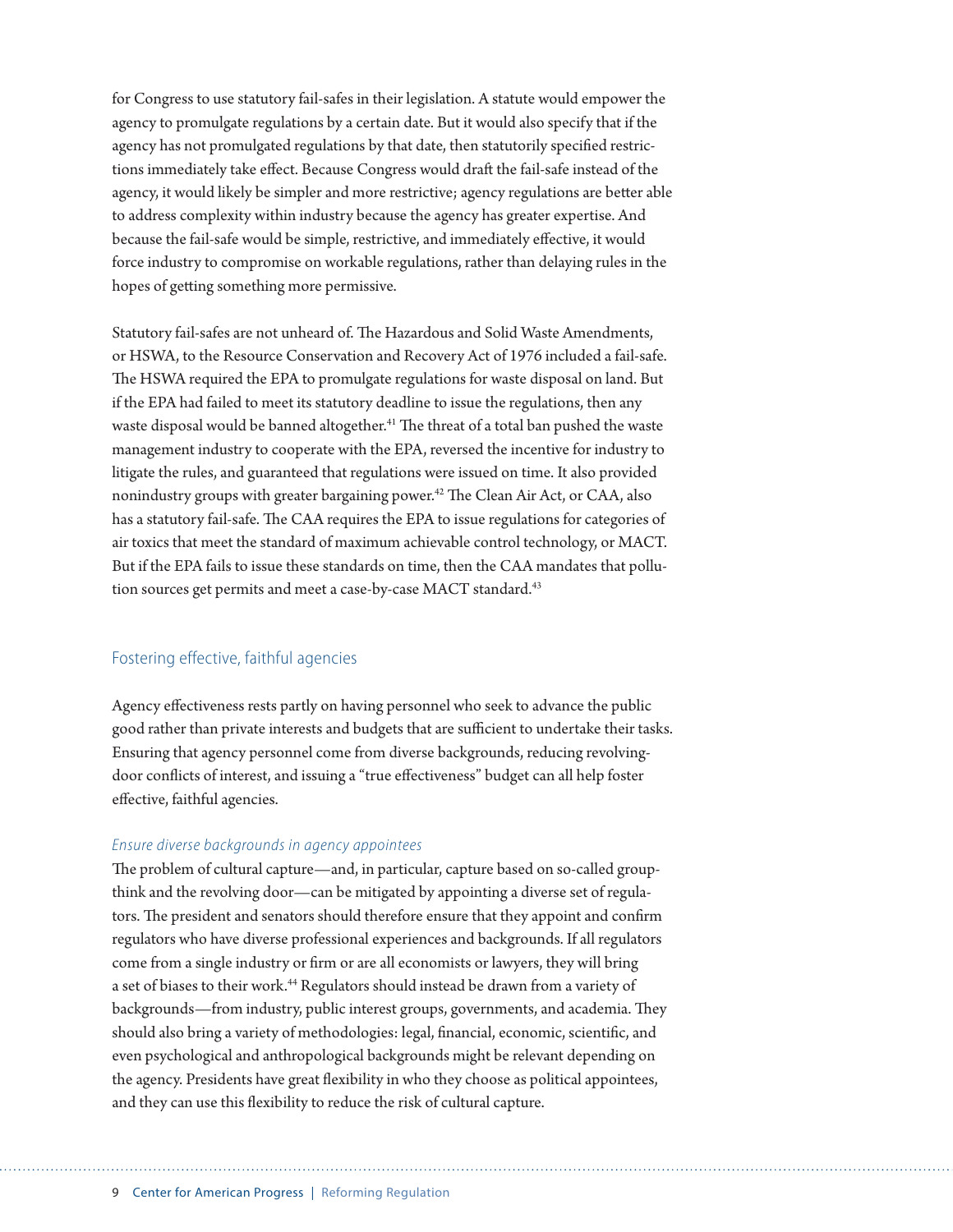#### *Reduce revolving-door conflicts of interest*

The Project on Government Oversight has found that many big businesses offer special compensation to executives who leave to work for the government.<sup>45</sup> These policies encourage members of industry to enter government—likely into positions related to the oversight of the industry—not solely out of patriotic duty, but because of financial interest. People with industry knowledge can and should work in government, but they should do so out of civic interest rather than financial gain. The latter risks industry members who enter government being more interested in ensuring future industry success than appropriate regulation in the public interest. Congress could pass the Financial Services Conflict of Interest Act, introduced by Rep. Elijah Cummings (D-MD), which would crack down on these incentives. In the absence of legislation, the president should require that any agency nominee agree to forgo such incentives as a condition of their nomination.46

#### *Issue a true agency effectiveness budget*

Sometimes federal agency rules are delayed, incomplete, or insufficient because the agency lacks the appropriate resources to act. Agencies that are starved for resources cannot do their jobs effectively. To make clear what resources agencies actually need, the president should require agencies to issue what one scholar has called a "true-up" budget: a budget that shows how much the agency would need to effectively and fully execute its statutory obligations.<sup>47</sup> The true agency effectiveness budget would set a baseline from which to measure the adequacy or inadequacy of agency resources rather than the artificial baseline of current appropriations, which may have little to do with effective policymaking.

#### Conclusion

The U.S. regulatory system has room for improvement. Despite its many procedural protections, research shows that the regulatory process is skewed in favor of industry interests. In addition, regulators are often delayed in meeting their statutory obligations. By increasing the voice of the people; facilitating agency action; and fostering effective, faithful agencies, policymakers can counteract capture and improve the regulatory process.

*Ganesh Sitaraman is a Senior Fellow at the Center for American Progress.*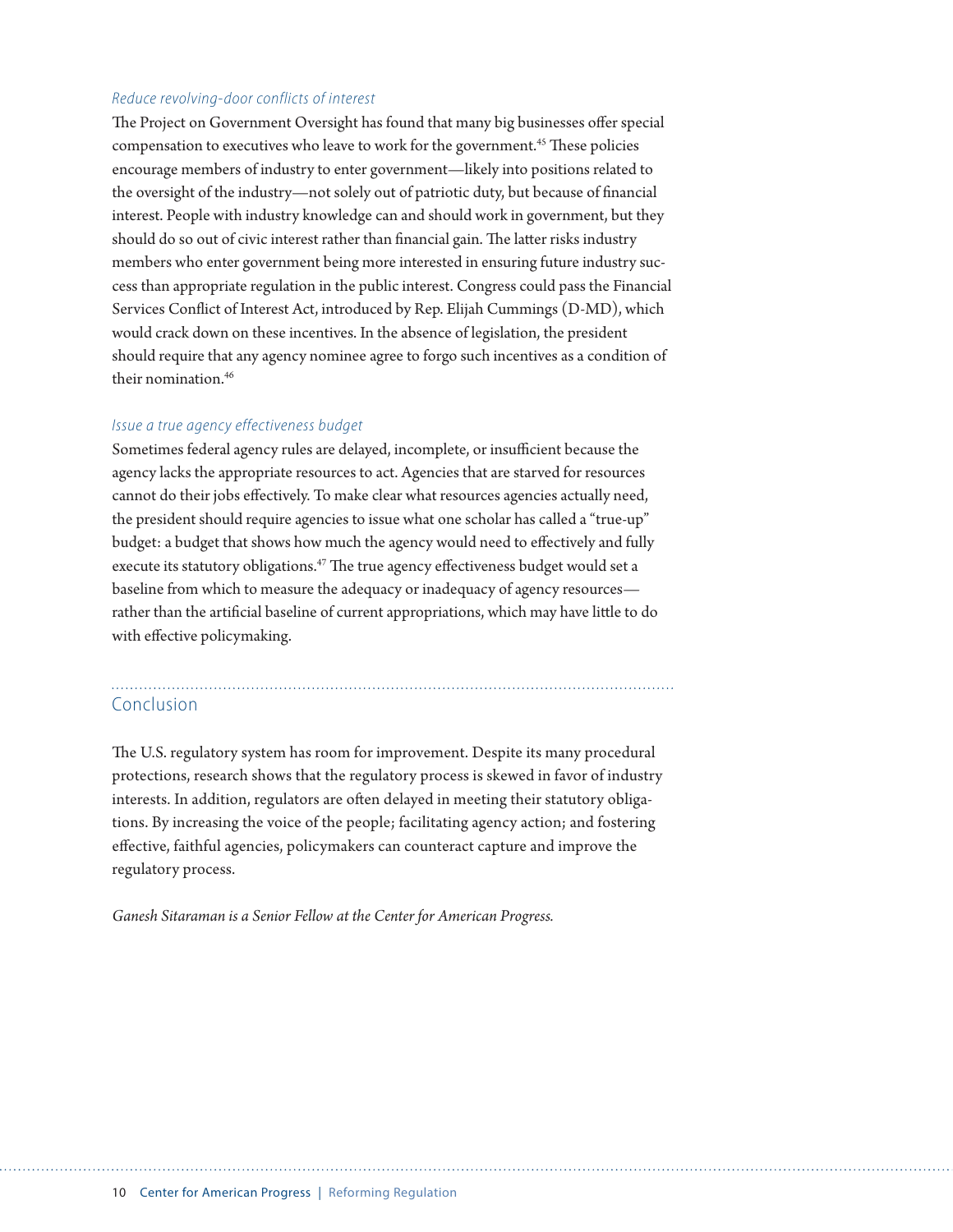#### Endnotes

- 1 *Administrative Procedure Act*, 5 U.S.C. § 553.
- 2 Executive Order no. 12,866, *Code of Federal Regulations,* sec. 1 (1993).
- 3 Some include an intent requirement on the part of industry. See Daniel Carpenter and David A. Moss*,* "Introduction." In Daniel Carpenter and David A. Moss, eds., *Preventing Regulatory Capture: Special Interest Influence and How to Limit It* (New York: Cambridge University Press, 2014).
- 4 James Kwak*,* "Cultural Capture and the Financial Crisis." In Carpenter and Moss, eds., *Preventing Regulatory Capture*; Jon D. Hanson and David G. Yosifon, "The Situation: An Introduction to the Situational Character, Critical Realism, Power Economics, and Deep Capture," *University of Pennsylvania Law Review* 152 (1) (2003): 129–346; Steven M. Davidoff, "The Government's Elite and Regulatory Capture," *The New York Times*, June 11, 2010, available at [http://dealbook.nytimes.](http://dealbook.nytimes.com/2010/06/11/the-governments-elite-and-regulatory-capture/?_r=0) [com/2010/06/11/the-governments-elite-and-regulatory](http://dealbook.nytimes.com/2010/06/11/the-governments-elite-and-regulatory-capture/?_r=0)capture/? r=0.
- 5 Nolan McCarty, *"*Complexity, Capacity, and Capture." In Carpenter and Moss, eds., *Preventing Regulatory Capture*; Karthik Ramanna, "Thin Political Markets: The Soft Underbelly of Capitalism," *California Management Review 57* (2)  $(2015): 5-19.$
- 6 Sen. Elizabeth Warren, "The Citigroup Clique," *POLITICO Magazine*, April 29, 2014, available at [http://www.politico.](http://www.politico.com/magazine/story/2014/04/the-citigroup-clique-106125) [com/magazine/story/2014/04/the-citigroup-clique-106125.](http://www.politico.com/magazine/story/2014/04/the-citigroup-clique-106125)
- 7 Jason Webb Yackee and Susan Webb Yackee, "A Bias toward Business? Assessing Interest Group Influence on the U.S. Bureaucracy," *The Journal of Politics* 68 (1) (2006): 128–139.
- 8 Wendy E. Wagner, Katherine Barnes, and Lisa Peters, "Rulemaking in the Shade: An Empirical Study of EPA's Air Toxic Emission Standards," *Administrative Law Review* 63 (1) (2011): 99–158.
- 9 Kimberly Krawiec, "Don't 'Screw Joe the Plummer': The Sausage-Making of Financial Reform," *Arizona Law Review* 55 (1) (2013): 53–103.
- 10 Ibid.
- 11 Susan Webb Yackee, "The Politics of Ex Parte Lobbying: Pre-Proposal Agenda Building and Blocking During Agency Rulemaking," *Journal of Public Administration Research and Theory* 22 (2012): 373–393.
- 12 Krawiec, "Don't 'Screw Joe the Plummer.'"
- 13 Wagner, Barnes, and Peters, "Rulemaking in the Shade."
- 14 Rena Steinzor, Michael Patoka, and James Goodwin, "Behind Closed Doors at the White House: How Politics Trumps Protection of Public Health, Worker Safety, and the Environment" (Washington: Center for Progressive Reform, 2011), available at http://www. progressivereform.org/articles/ OIRA Meetings 1111.pdf.
- 15 Simon F. Haeder and Susan Webb Yackee, "Influence and Administrative Process: Lobbying the U.S. President's Office of Management and Budget," *American Political Science Review* 109 (3) (2015): 507–522.
- 16 Davis Polk, "Dodd-Frank Progress Report: Six Year Anniversary" (2016), available at [https://www.davispolk.com/sites/](https://www.davispolk.com/sites/default/files/2016-dodd-frank-six-year-anniversary-report.pdf) [default/files/2016-dodd-frank-six-year-anniversary-report.](https://www.davispolk.com/sites/default/files/2016-dodd-frank-six-year-anniversary-report.pdf) [pdf](https://www.davispolk.com/sites/default/files/2016-dodd-frank-six-year-anniversary-report.pdf).

17 Sam Batkins and Dan Goldbeck, "Analysis Finds Obamacare Already Missed Nearly Half Of Its Regulatory Deadlines, American Action Forum, June 7, 2012, available at [https://](https://www.americanactionforum.org/research/analysis-finds-obamacare-already-missed-nearly-half-of-its-regulatory-deadl/) [www.americanactionforum.org/research/analysis-finds](https://www.americanactionforum.org/research/analysis-finds-obamacare-already-missed-nearly-half-of-its-regulatory-deadl/)[obamacare-already-missed-nearly-half-of-its-regulatory](https://www.americanactionforum.org/research/analysis-finds-obamacare-already-missed-nearly-half-of-its-regulatory-deadl/)[deadl/;](https://www.americanactionforum.org/research/analysis-finds-obamacare-already-missed-nearly-half-of-its-regulatory-deadl/) Avik Roy, "Unpublished CRS Memo: Obama Administration Has Missed Half Of Obamacare's Legally Imposed Implementation Deadlines," *Forbes*, August 18, 2013, available at http://www.forbes.com/sites/theapothecary/2013/08/18/unpublished-crs-memo-obama-administration-has-missed-half-of-obamacares-legally-imposedimplementation-deadlines/#23d1589a4b5d.

- 18 On the Kingston spill, see Samira J. Simone, "Tennessee sludge spill runs over homes, water," CNN, December 24, 2008, available at [http://www.cnn.com/2008/US/12/23/ten](http://www.cnn.com/2008/US/12/23/tennessee.sludge.spill/)[nessee.sludge.spill/;](http://www.cnn.com/2008/US/12/23/tennessee.sludge.spill/) Leslie Stahl, "Coal Ash: 130 Million Tons of Waste," CBS News, October 4, 2009, available at [http://](http://www.cbsnews.com/news/coal-ash-spill-a-billion-barrels-of-muck/) [www.cbsnews.com/news/coal-ash-spill-a-billion-barrels](http://www.cbsnews.com/news/coal-ash-spill-a-billion-barrels-of-muck/)[of-muck/;](http://www.cbsnews.com/news/coal-ash-spill-a-billion-barrels-of-muck/) Rena Steinzor and Michael Patoka, "Mounting Coal Ash Spills Will Be OIRA's Legacy," Center for Progressive Reform Blog, February 18, 2014, available at [http://progres](http://progressivereform.org/CPRBlog.cfm?idBlog=4C7944ED-BD33-67F0-ADBE0F3FA6D1E91B)[sivereform.org/CPRBlog.cfm?idBlog=4C7944ED-BD33-67F0-](http://progressivereform.org/CPRBlog.cfm?idBlog=4C7944ED-BD33-67F0-ADBE0F3FA6D1E91B) [ADBE0F3FA6D1E91B](http://progressivereform.org/CPRBlog.cfm?idBlog=4C7944ED-BD33-67F0-ADBE0F3FA6D1E91B); Duane W. Gang, "5 years after coal-ash spill, little has changed," *USA Today*, December 23, 2013, available at [http://www.usatoday.com/story/news/na](http://www.usatoday.com/story/news/nation/2013/12/22/coal-ash-spill/4143995/)[tion/2013/12/22/coal-ash-spill/4143995/;](http://www.usatoday.com/story/news/nation/2013/12/22/coal-ash-spill/4143995/) on North Carolina, see Catherine E. Shoichet, "Spill spews tons of coal ash into North Carolina River," CNN, February 9, 2014, available at [http://www.cnn.com/2014/02/09/us/north-carolina-coal](http://www.cnn.com/2014/02/09/us/north-carolina-coal-ash-spill/)[ash-spill/;](http://www.cnn.com/2014/02/09/us/north-carolina-coal-ash-spill/) on the delay, see Reina Steinzor, "EPA Sends Coal Ash Rule to OIRA," Center for Progressive Reform Blog, October 28, 2014, available at [http://www.progressivereform.](http://www.progressivereform.org/CPRBlog.cfm?idBlog=58609D71-0591-A766-D5533AF96DA1DAFC) [org/CPRBlog.cfm?idBlog=58609D71-0591-A766-D5533AF-](http://www.progressivereform.org/CPRBlog.cfm?idBlog=58609D71-0591-A766-D5533AF96DA1DAFC)[96DA1DAFC.](http://www.progressivereform.org/CPRBlog.cfm?idBlog=58609D71-0591-A766-D5533AF96DA1DAFC)
- 19 Public Citizen, "Unsafe Delays: An Empirical Analysis Shows That Federal Rulemakings to Protect the Public Are Taking Longer Than Ever" (2016), available at [http://www.citizen.](http://www.citizen.org/documents/Unsafe-Delays-Report.pdf) [org/documents/Unsafe-Delays-Report.pdf](http://www.citizen.org/documents/Unsafe-Delays-Report.pdf).
- 20 Public Citizen, "Public Safeguards Past Due: Missed Deadlines Leave Public Unprotected" (2012), available at [https://](https://www.citizen.org/documents/public-safeguards-past-due-report.pdf) [www.citizen.org/documents/public-safeguards-past-due](https://www.citizen.org/documents/public-safeguards-past-due-report.pdf)[report.pdf.](https://www.citizen.org/documents/public-safeguards-past-due-report.pdf)
- 21 Scott Atherley, "Federal Agency Compliance with Regulatory Deadlines" (Washington: R Street Institute, 2015) available at [http://www.rstreet.org/wp-content/uploads/2015/07/](http://www.rstreet.org/wp-content/uploads/2015/07/RSTREET39.pdf) [RSTREET39.pdf](http://www.rstreet.org/wp-content/uploads/2015/07/RSTREET39.pdf).
- 22 Public Citizen, "Unsafe Delays."
- 23 While Public Citizen's data makes no causal claim, the organization has found that rules deemed economically significant, and thus subject to cost-benefit analysis from OIRA, take 41 percent longer than average, and rulemakings that involve an advanced notice of proposed rulemaking and regulatory flexibility analysis take an average of 4.7 years. See Public Citizen, "Unsafe Delays."
- 24 Mariano-Florentino Cuellar, "Rethinking Regulatory Democracy," *Administrative Law Review* 57 (2) (2005): 411–500.
- 25 Daniel Schwarcz, "Preventing Capture Through Consumer Empowerment Programs: Some Evidence from Insurance Regulation." In Carpenter and Moss, eds., *Preventing Regulatory Capture*; Brett McDonnell and Daniel Schwarcz, "Regulatory Contrarians," *North Carolina Law Review* 89 (2011): 1629–1679.
- 26 U.S. Securities and Exchange Commission, "Office of the Investor Advocate," available at [https://www.sec.gov/inves](https://www.sec.gov/investorad)[torad](https://www.sec.gov/investorad) (last accessed August 2016).